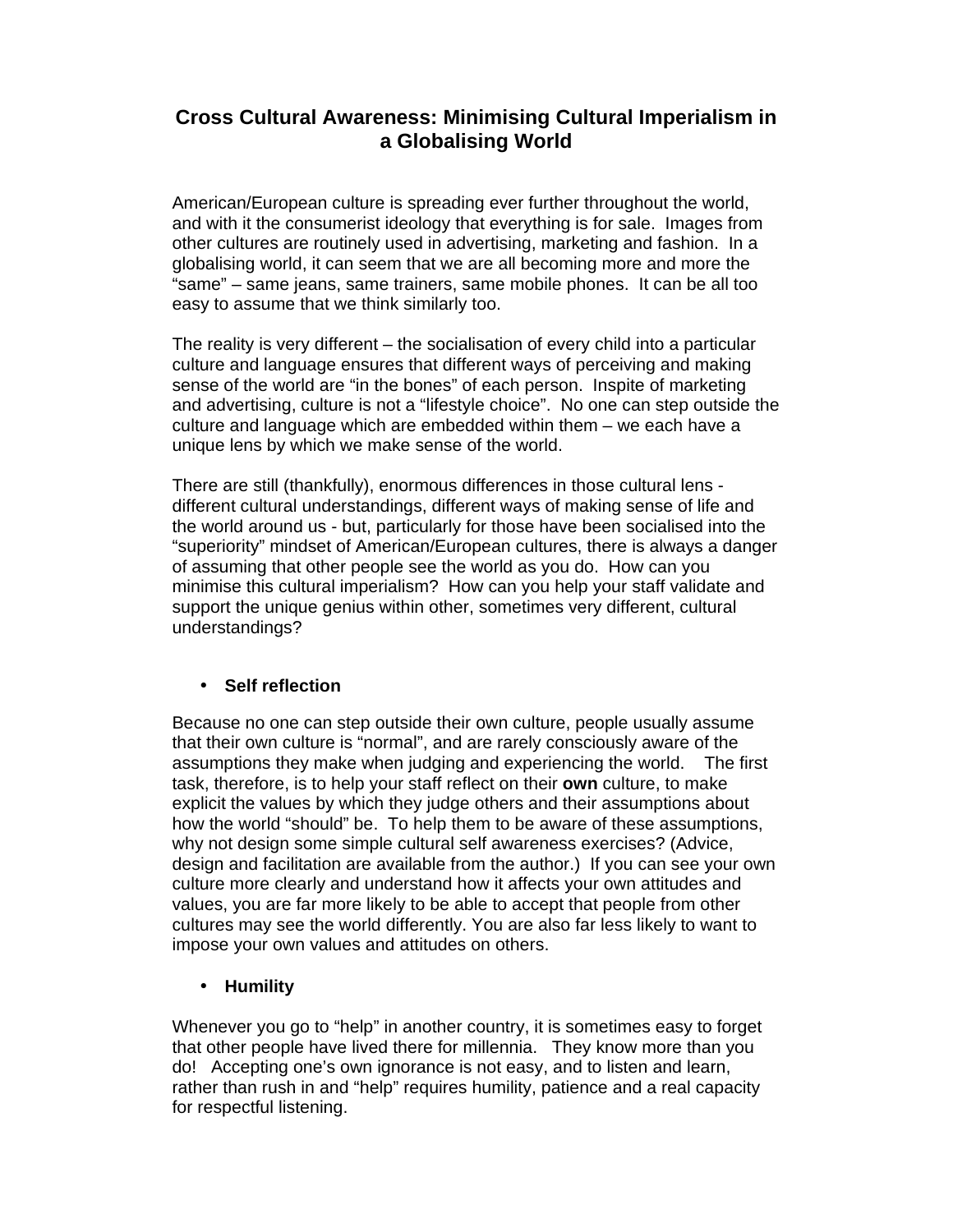## • **Listening**

If you **can** listen and be seen to listen**,** you can create a working relationship which naturally assumes local culture and knowledge to be the predominant contribution. You can then present knowledge from your own culture tentatively, with a clear message that its relevance to local culture needs to be carefully negotiated. It is then much more likely that both parties will be able to develop a relationship which is based on mutual respect and will be mutually beneficial for both parties.

### • **Facilitation**

If you can accept your own ignorance and accept that the people with whom you are working are the experts on their own life and experiences, you will be able to recognise and validate local skills and knowledge. As someone from "outside" it is up to **you** to creatively adapt your own skills, experience and knowledge to the culture of those with whom you are working, not to try and change other people to fit in with your assumptions about how someone else's life "should" be. Rather than being a teacher or trainer giving instructions, it **is** possible to facilitate a synthesis of cultures: to validate the wisdom of the culture in which you are working, while thoughtfully offering the best from your own culture.

What follows are some general principles which may help minimise the imposition of one culture's understandings on another – principles which are essential to enhance and maintain the wisdom of all cultures in a rapidly globalising world.

Principles to guide sensitive cross cultural awareness

- **Develop self awareness of your own assumptions, values and ways of making sense of experience: assumptions in your own culture, for example individuality, competitiveness, achievement, rational understanding and expressing independent opinions, are not universal.**
- **Listen with care, respect and patience**
- **Adapt to cultural norms within your own boundaries**
- **Acknowledge the uniqueness of local language and the cultural context and concepts embedded within it**
- **Accept your own ignorance with humility: find a mentor/guide**
- **Create an atmosphere that assumes local culture and knowledge to be the predominant contribution: present**